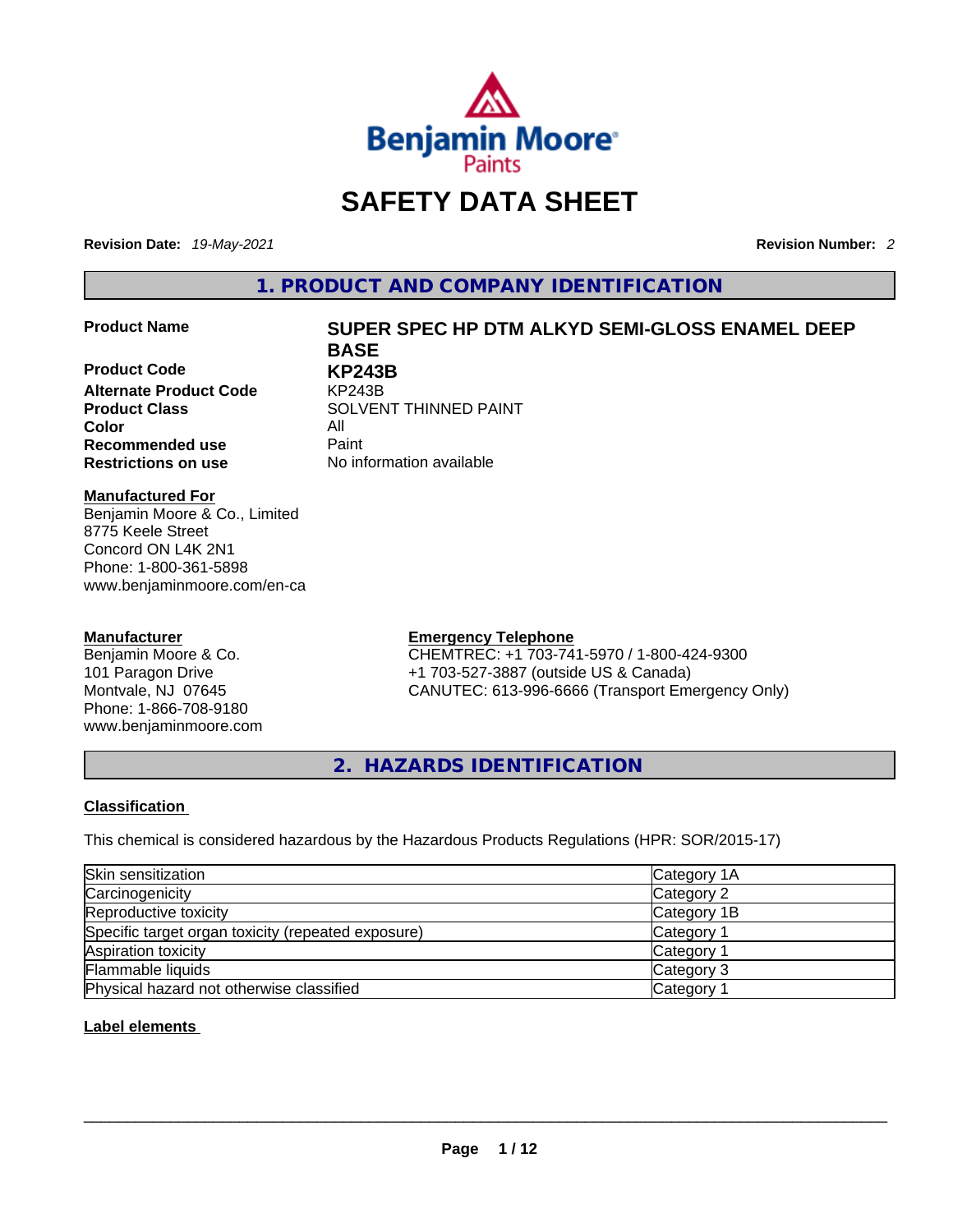#### **Danger**

#### **Hazard statements**

May cause an allergic skin reaction Suspected of causing cancer May damage fertility or the unborn child Causes damage to organs through prolonged or repeated exposure May be fatal if swallowed and enters airways Flammable liquid and vapor Risk of spontaneous combustion



**Appearance** liquid **Odor** solvent

#### **Precautionary Statements - Prevention**

Obtain special instructions before use Do not handle until all safety precautions have been read and understood Use personal protective equipment as required Contaminated work clothing should not be allowed out of the workplace Wear protective gloves Do not breathe dust/fume/gas/mist/vapors/spray Wash face, hands and any exposed skin thoroughly after handling Do not eat, drink or smoke when using this product Keep away from heat, hot surfaces, sparks, open flames and other ignition sources. No smoking Keep container tightly closed Ground/bond container and receiving equipment Use explosion-proof electrical/ventilating/lighting/equipment Use only non-sparking tools Take precautionary measures against static discharge Immediately after use, place rags, steel wool or waste used with this product in a sealed water-filled metal container or lay flat to dry. **Precautionary Statements - Response** IF exposed or concerned: Get medical advice/attention

**Skin**

If skin irritation or rash occurs: Get medical advice/attention

Wash contaminated clothing before reuse

IF ON SKIN (or hair): Remove/Take off immediately all contaminated clothing. Rinse skin with water/shower **Ingestion**

IF SWALLOWED: Immediately call a POISON CENTER or doctor/physician

Do NOT induce vomiting

#### **Fire**

In case of fire: Use CO2, dry chemical, or foam for extinction

#### **Precautionary Statements - Storage**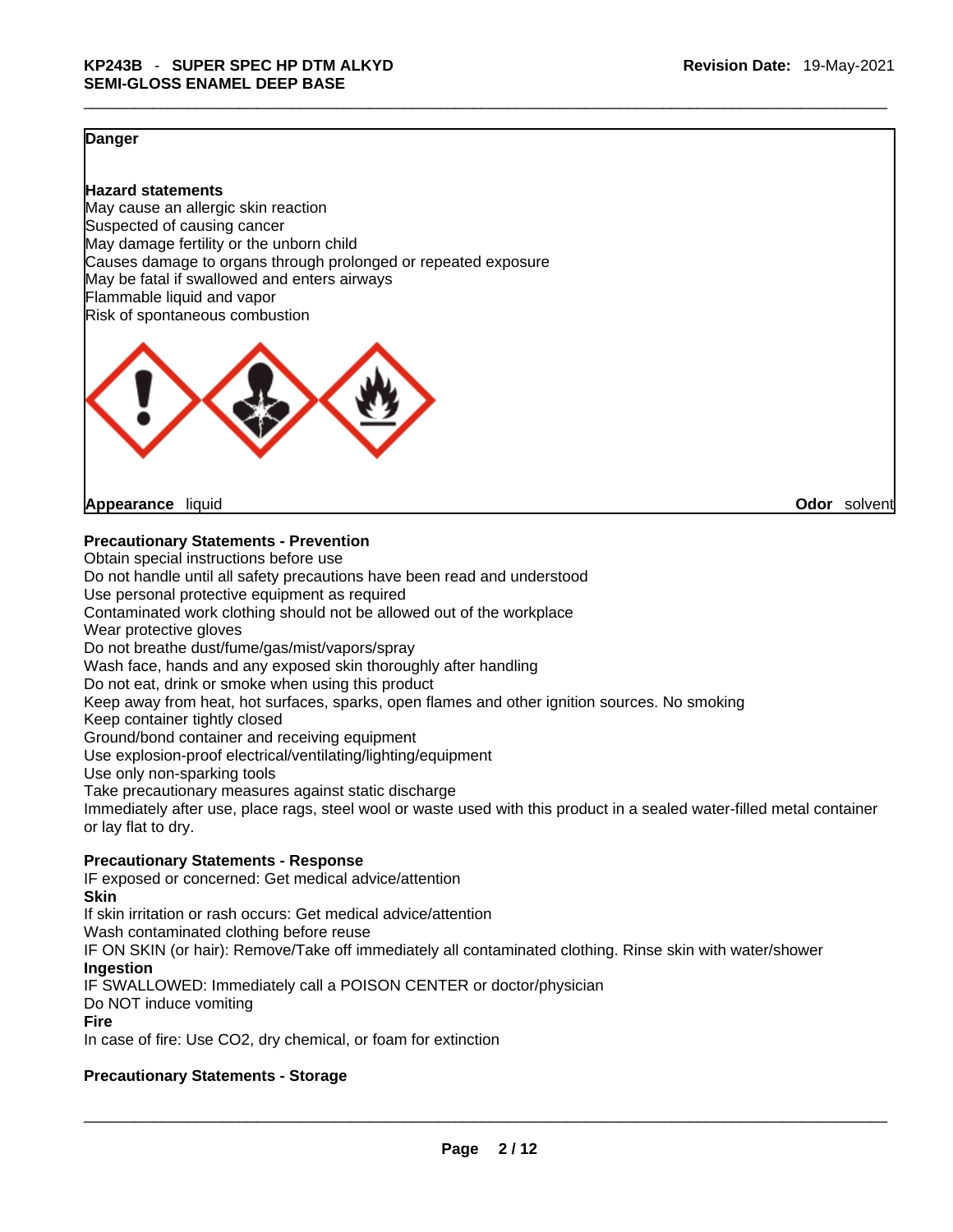#### Store locked up Store in a well-ventilated place. Keep cool

#### **Precautionary Statements - Disposal**

Dispose of contents/container to an approved waste disposal plant

Materials such as rags used with this product may begin to burn by themselves. After use, put rags in water or lay flat to dry, then discard.

#### **Other information**

No information available

| <b>Chemical name</b>                          | CAS No.        | Weight-%      | <b>Hazardous Material</b><br>registry number<br>(HMIRA registry #) | Date HMIRA filed and<br>Information Review Act date exemption granted<br>(if applicable) |
|-----------------------------------------------|----------------|---------------|--------------------------------------------------------------------|------------------------------------------------------------------------------------------|
| Nepheline syenite                             | 37244-96-5     | $10 - 30%$    |                                                                    | -                                                                                        |
| Hydrotreated heavy naphtha,<br>petroleum      | 64742-48-9     | $10 - 30%$    |                                                                    |                                                                                          |
| Distillates, petroleum,<br>hydrotreated light | 64742-47-8     | $5 - 10%$     |                                                                    |                                                                                          |
| Titanium dioxide                              | 13463-67-7     | $1 - 5%$      |                                                                    |                                                                                          |
| Zinc phosphate                                | 7779-90-0      | $-5%$         |                                                                    |                                                                                          |
| Stoddard solvent                              | 8052-41-3      | $-5%$         |                                                                    |                                                                                          |
| Xylene                                        | 1330-20-7      | $1 - 5%$      |                                                                    |                                                                                          |
| Ethyl benzene                                 | $100 - 41 - 4$ | $0.25 - 0.5%$ |                                                                    |                                                                                          |
| Methyl ethyl ketoxime                         | $96 - 29 - 7$  | $0.1 - 0.25%$ |                                                                    |                                                                                          |
| Cobalt bis(2-ethylhexanoate)                  | 136-52-7       | $0.1 - 0.25%$ |                                                                    |                                                                                          |
| Zinc oxide                                    | 1314-13-2      | $0.1 - 0.25%$ |                                                                    |                                                                                          |

### **3. COMPOSITION INFORMATION ON COMPONENTS**

#### **Confidential Business Information note**

\*The exact percentage (concentration) of composition has been withheld as a trade secret

**4. FIRST AID MEASURES** 

| <b>General Advice</b> | If symptoms persist, call a physician. Show this safety data<br>sheet to the doctor in attendance.                                                                                                                                     |
|-----------------------|----------------------------------------------------------------------------------------------------------------------------------------------------------------------------------------------------------------------------------------|
| <b>Eye Contact</b>    | Immediately flush with plenty of water. After initial flushing,<br>remove any contact lenses and continue flushing for at<br>least 15 minutes. Keep eye wide open while rinsing. If<br>symptoms persist, call a physician.             |
| <b>Skin Contact</b>   | Wash off immediately with soap and plenty of water while<br>removing all contaminated clothes and shoes. If skin<br>irritation persists, call a physician. Wash clothing before<br>reuse. Destroy contaminated articles such as shoes. |
| <b>Inhalation</b>     | Move to fresh air. If symptoms persist, call a physician.<br>If not breathing, give artificial respiration. Call a physician<br>immediately.                                                                                           |
|                       |                                                                                                                                                                                                                                        |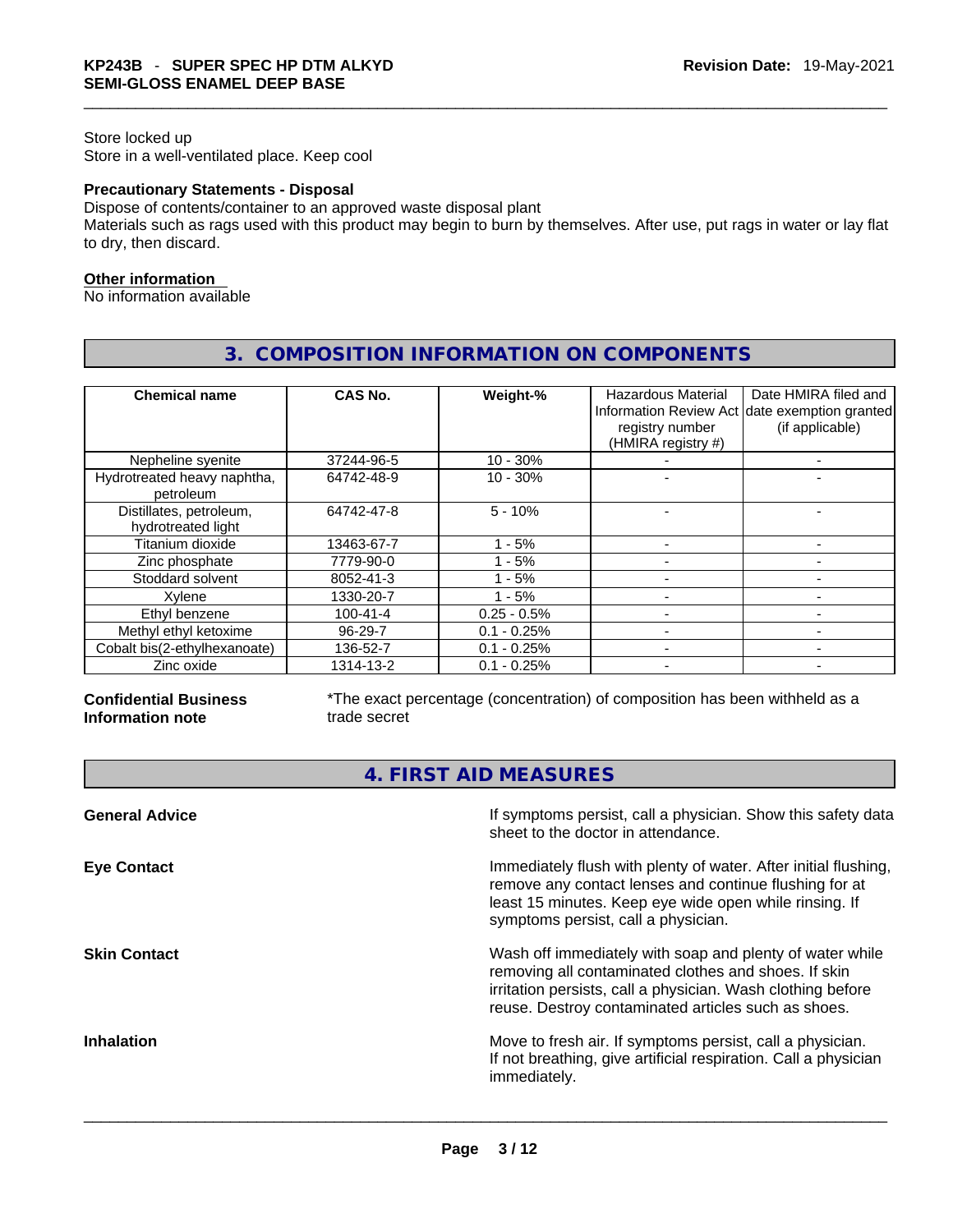| Ingestion                              | Clean mouth with water and afterwards drink plenty of<br>water. Do not induce vomiting without medical advice.<br>Never give anything by mouth to an unconscious person.<br>Consult a physician. |
|----------------------------------------|--------------------------------------------------------------------------------------------------------------------------------------------------------------------------------------------------|
| <b>Protection Of First-Aiders</b>      | Use personal protective equipment.                                                                                                                                                               |
| <b>Most Important Symptoms/Effects</b> | May cause allergic skin reaction.                                                                                                                                                                |
| <b>Notes To Physician</b>              | Treat symptomatically.                                                                                                                                                                           |

**5. FIRE-FIGHTING MEASURES** 

| <b>Suitable Extinguishing Media</b>                                              | Foam, dry powder or water. Use extinguishing measures<br>that are appropriate to local circumstances and the<br>surrounding environment.<br>As in any fire, wear self-contained breathing apparatus<br>pressure-demand, MSHA/NIOSH (approved or equivalent)<br>and full protective gear. |  |  |  |
|----------------------------------------------------------------------------------|------------------------------------------------------------------------------------------------------------------------------------------------------------------------------------------------------------------------------------------------------------------------------------------|--|--|--|
| Protective equipment and precautions for firefighters                            |                                                                                                                                                                                                                                                                                          |  |  |  |
| <b>Specific Hazards Arising From The Chemical</b>                                | Combustible material. Closed containers may rupture if<br>exposed to fire or extreme heat. Keep product and empty<br>container away from heat and sources of ignition. Thermal<br>decomposition can lead to release of irritating gases and<br>vapors.                                   |  |  |  |
| Sensitivity to mechanical impact                                                 | No                                                                                                                                                                                                                                                                                       |  |  |  |
| Sensitivity to static discharge                                                  | Yes<br>106.0<br>41<br><b>PMCC</b>                                                                                                                                                                                                                                                        |  |  |  |
| <b>Flash Point Data</b><br>Flash point (°F)<br>Flash Point (°C)<br><b>Method</b> |                                                                                                                                                                                                                                                                                          |  |  |  |
| <b>Flammability Limits In Air</b>                                                |                                                                                                                                                                                                                                                                                          |  |  |  |
| Lower flammability limit:<br><b>Upper flammability limit:</b>                    | Not available<br>Not available                                                                                                                                                                                                                                                           |  |  |  |
| Health: 2<br>Flammability: 2<br><b>NFPA</b>                                      | Instability: 0<br><b>Special: Not Applicable</b>                                                                                                                                                                                                                                         |  |  |  |
| <b>NFPA Legend</b><br>0 - Not Hazardous<br>1 - Slightly<br>2 - Moderate          |                                                                                                                                                                                                                                                                                          |  |  |  |

- 3 High
- 4 Severe

*The ratings assigned are only suggested ratings, the contractor/employer has ultimate responsibilities for NFPA ratings where this system is used.* 

*Additional information regarding the NFPA rating system is available from the National Fire Protection Agency (NFPA) at www.nfpa.org.*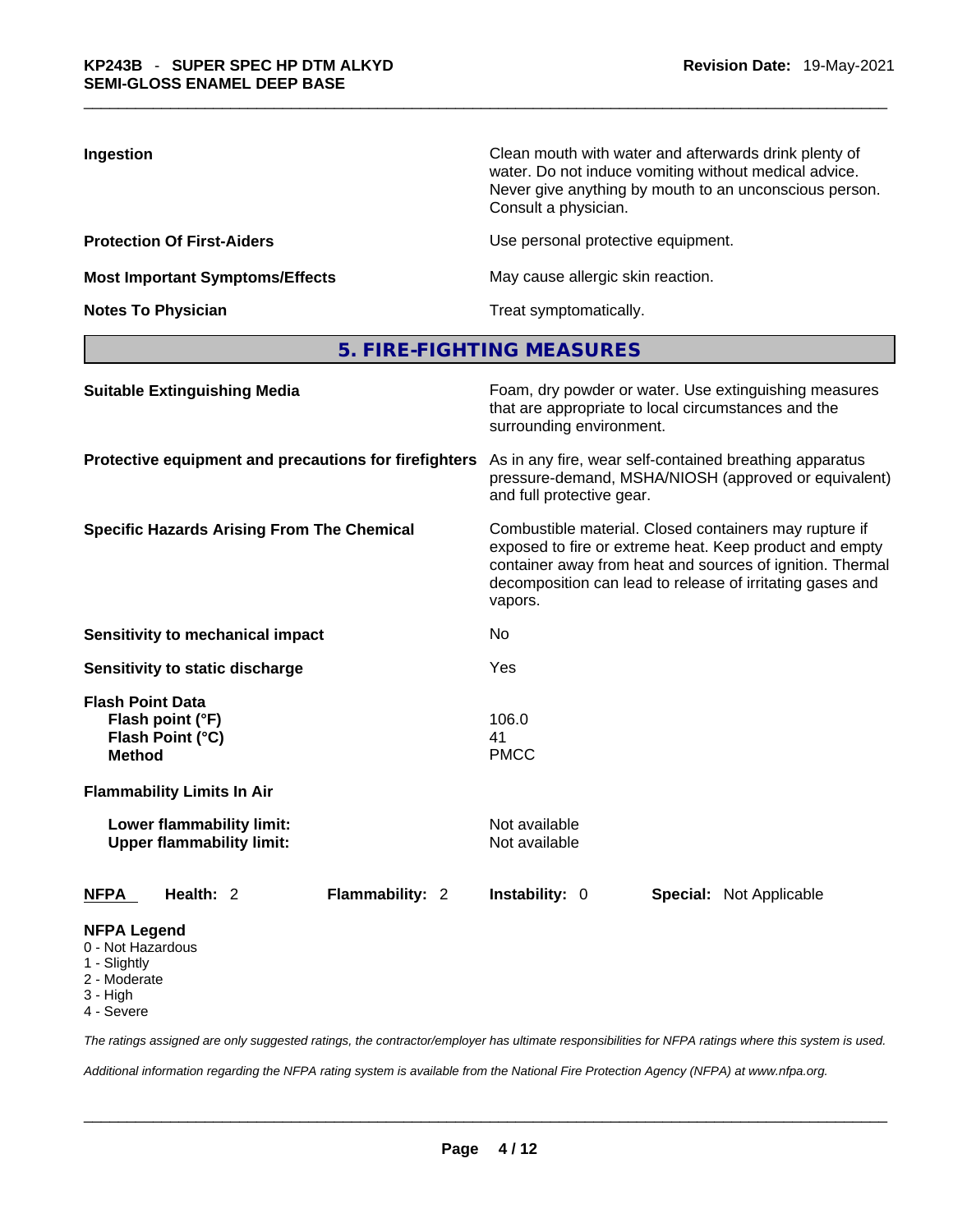## **6. ACCIDENTAL RELEASE MEASURES**

| <b>Personal Precautions</b>      | Use personal protective equipment. Remove all sources of<br>ignition.                                                                                                                                                                                                                                            |
|----------------------------------|------------------------------------------------------------------------------------------------------------------------------------------------------------------------------------------------------------------------------------------------------------------------------------------------------------------|
| <b>Other Information</b>         | Prevent further leakage or spillage if safe to do so. Do not<br>allow material to contaminate ground water system.<br>Prevent product from entering drains. Do not flush into<br>surface water or sanitary sewer system. Local authorities<br>should be advised if significant spillages cannot be<br>contained. |
| <b>Environmental precautions</b> | See Section 12 for additional Ecological Information.                                                                                                                                                                                                                                                            |
| <b>Methods for Cleaning Up</b>   | Dam up. Soak up with inert absorbent material. Pick up<br>and transfer to properly labeled containers. Clean<br>contaminated surface thoroughly.                                                                                                                                                                 |

#### **7. HANDLING AND STORAGE**

| <b>Handling</b>               | Use only in area provided with appropriate exhaust<br>ventilation. Do not breathe vapors or spray mist. Wear<br>personal protective equipment. Take precautionary<br>measures against static discharges. To avoid ignition of<br>vapors by static electricity discharge, all metal parts of the<br>equipment must be grounded. Keep away from open<br>flames, hot surfaces and sources of ignition. |
|-------------------------------|-----------------------------------------------------------------------------------------------------------------------------------------------------------------------------------------------------------------------------------------------------------------------------------------------------------------------------------------------------------------------------------------------------|
| <b>Storage</b>                | Keep containers tightly closed in a dry, cool and<br>well-ventilated place. Keep away from heat. Keep away<br>from open flames, hot surfaces and sources of ignition.<br>Keep in properly labeled containers. Keep out of the reach<br>of children.                                                                                                                                                 |
|                               | <b>DANGER</b> - Rags, steel wool or waste soaked with this<br>product may spontaneously catch fire if improperly<br>discarded. Immediately after use, place rags, steel wool or<br>waste in a sealed water-filled metal container.                                                                                                                                                                  |
| <b>Incompatible Materials</b> | Incompatible with strong acids and bases and strong<br>oxidizing agents.                                                                                                                                                                                                                                                                                                                            |

## **8. EXPOSURE CONTROLS/PERSONAL PROTECTION**

#### **Exposure Limits**

| <b>Chemical</b><br>name | <b>ACGIH</b>                       | Alberta                    | British<br>Columbia | Ontario                          | Quebec                              |
|-------------------------|------------------------------------|----------------------------|---------------------|----------------------------------|-------------------------------------|
| Nepheline svenite       | N/E                                | N/E                        | N/E                 | <b>TWA</b><br>10 ma/m $^{\rm 3}$ | N/E                                 |
| Titanium.<br>dioxide    | TWA:<br>$\cdot$ 10 ma/m $^{\circ}$ | TWA<br>$10 \text{ ma/m}^3$ | TWA<br>. J ma/mª    | <b>TWA</b><br>10 mg/m $3$        | <b>TWAEV</b><br>ma/m <sup>3</sup> س |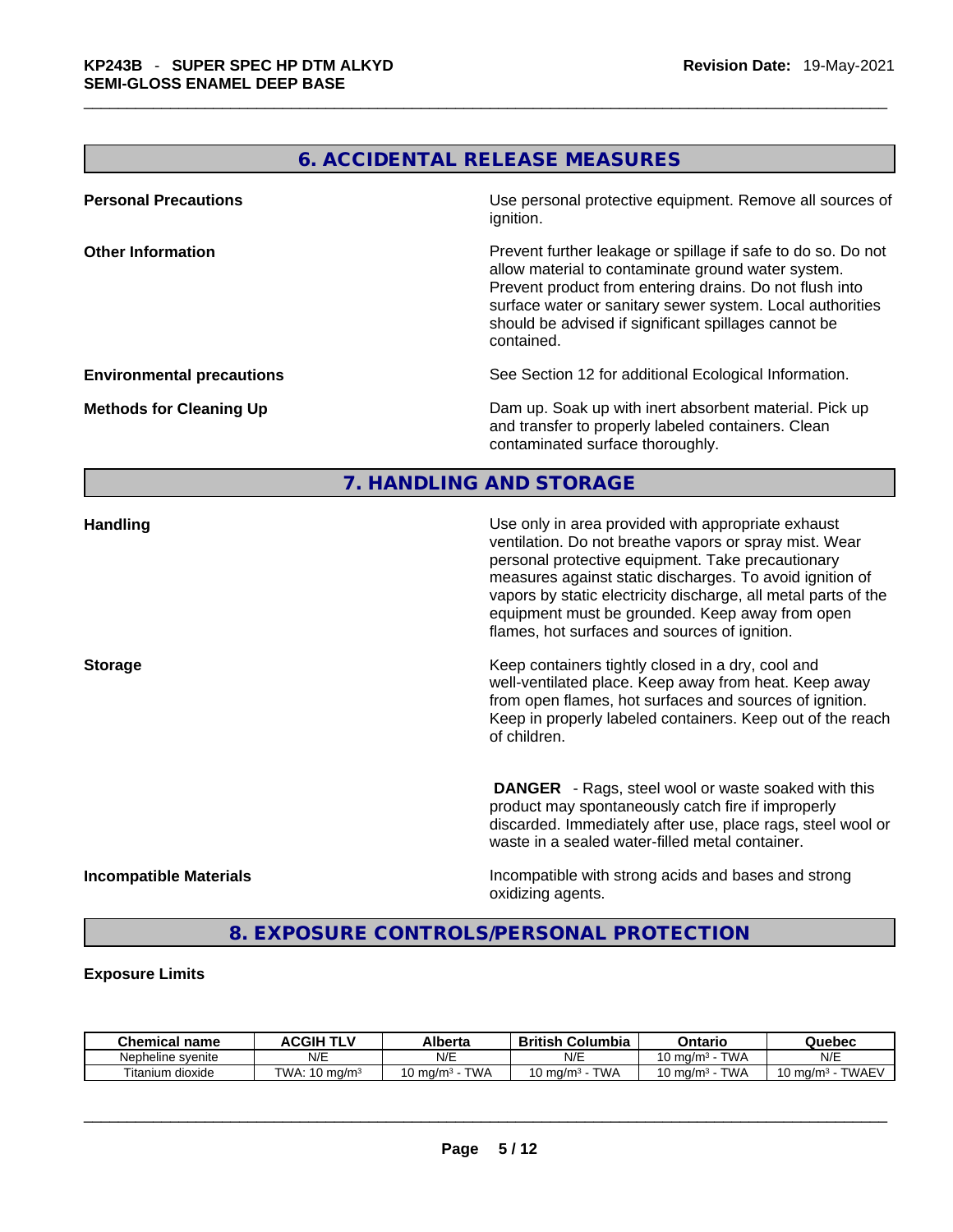# \_\_\_\_\_\_\_\_\_\_\_\_\_\_\_\_\_\_\_\_\_\_\_\_\_\_\_\_\_\_\_\_\_\_\_\_\_\_\_\_\_\_\_\_\_\_\_\_\_\_\_\_\_\_\_\_\_\_\_\_\_\_\_\_\_\_\_\_\_\_\_\_\_\_\_\_\_\_\_\_\_\_\_\_\_\_\_\_\_\_\_\_\_ **KP243B** - **SUPER SPEC HP DTM ALKYD SEMI-GLOSS ENAMEL DEEP BASE**

|                  |                                                                                                                              |                                                                                         | $3$ mg/m <sup>3</sup> - TWA                     |                                                 |                                                                                                    |
|------------------|------------------------------------------------------------------------------------------------------------------------------|-----------------------------------------------------------------------------------------|-------------------------------------------------|-------------------------------------------------|----------------------------------------------------------------------------------------------------|
| Stoddard solvent | TWA: 100 ppm                                                                                                                 | 100 ppm - TWA<br>$572$ mg/m <sup>3</sup> - TWA                                          | 290 mg/m $3$ - TWA<br>580 mg/m $3 -$ STEL       | 525 mg/m $3$ - TWA                              | 100 ppm - TWAEV<br>525 mg/m <sup>3</sup> - TWAEV                                                   |
| Xylene           | STEL: 150 ppm<br>TWA: 100 ppm                                                                                                | 100 ppm - TWA<br>434 mg/m $3$ - TWA<br>150 ppm - STEL<br>651 mg/m $3 -$ STEL            | 100 ppm - TWA<br>150 ppm - STEL                 | 100 ppm - TWA<br>150 ppm - STEL                 | 100 ppm - TWAEV<br>434 mg/m <sup>3</sup> - TWAEV<br>150 ppm - STEV<br>651 mg/m <sup>3</sup> - STEV |
| Ethyl benzene    | TWA: 20 ppm                                                                                                                  | 100 ppm - TWA<br>434 mg/m $3$ - TWA<br>125 ppm - STEL<br>$543$ mg/m <sup>3</sup> - STEL | 20 ppm - TWA                                    | 20 ppm - TWA                                    | 100 ppm - TWAEV<br>434 mg/m $3$ - TWAEV<br>125 ppm - STEV<br>543 mg/m $3 -$ STEV                   |
| Zinc oxide       | STEL: $10 \text{ mg/m}^3$<br>respirable particulate<br>matter<br>TWA: $2 \text{ mg/m}^3$<br>respirable particulate<br>matter | $2 \text{ mg/m}^3$ - TWA<br>$10 \text{ mg/m}$ <sup>3</sup> - STEL                       | $2 \text{mq/m}^3$ - TWA<br>$10$ mg/m $3 -$ STEL | $2 \text{mq/m}^3$ - TWA<br>$10$ mg/m $3 -$ STEL | 10 mg/m $3$ - TWAEV<br>5 mg/m <sup>3</sup> - TWAEV<br>10 mg/m $3 -$ STEV                           |

#### **Legend**

ACGIH - American Conference of Governmental Industrial Hygienists Alberta - Alberta Occupational Exposure Limits British Columbia - British Columbia Occupational Exposure Limits Ontario - Ontario Occupational Exposure Limits Quebec - Quebec Occupational Exposure Limits N/E - Not established

# **Personal Protective Equipment**

**Engineering Measures Ensure adequate ventilation, especially in confined areas.** 

**Eye/Face Protection** Safety glasses with side-shields. If splashes are likely to occur, wear: Tightly fitting safety goggles **Skin Protection Skin Protection Cong sleeved clothing. Protective gloves. Respiratory Protection In operations where exposure limits are exceeded, use a** local protection NIOSH approved respirator that has been selected by a technically qualified person for the specific work conditions. When spraying the product or applying in confined areas, wear a NIOSH approved respirator

**Hygiene Measures Avoid contact with skin, eyes and clothing. Remove and Avoid contact with skin, eyes and clothing. Remove and Avoid contact with skin, eyes and clothing. Remove and** wash contaminated clothing before re-use. Wash thoroughly after handling. When using do not eat, drink or smoke.

specified for paint spray or organic vapors.

#### **9. PHYSICAL AND CHEMICAL PROPERTIES**

**Appearance** liquid **Density (lbs/gal)** 9.3 - 9.7 **Specific Gravity** 1.11 - 1.16

**Odor Solvent Solvent Solvent Solvent Odor Threshold No information available No information available pH pH 1 Viscosity (cps) Viscosity (cps) No information available Solubility(ies)** No information available **Water solubility Water solubility No information available Evaporation Rate No information available No information available Vapor pressure and area in the contract of the Vapor pressure and available** value of the Vapor density of Vapor<br>
Vapor density and available value of Vapor density of Vapor density of Vapor density of Vapor density of Va **Vapor density** No information available \_\_\_\_\_\_\_\_\_\_\_\_\_\_\_\_\_\_\_\_\_\_\_\_\_\_\_\_\_\_\_\_\_\_\_\_\_\_\_\_\_\_\_\_\_\_\_\_\_\_\_\_\_\_\_\_\_\_\_\_\_\_\_\_\_\_\_\_\_\_\_\_\_\_\_\_\_\_\_\_\_\_\_\_\_\_\_\_\_\_\_\_\_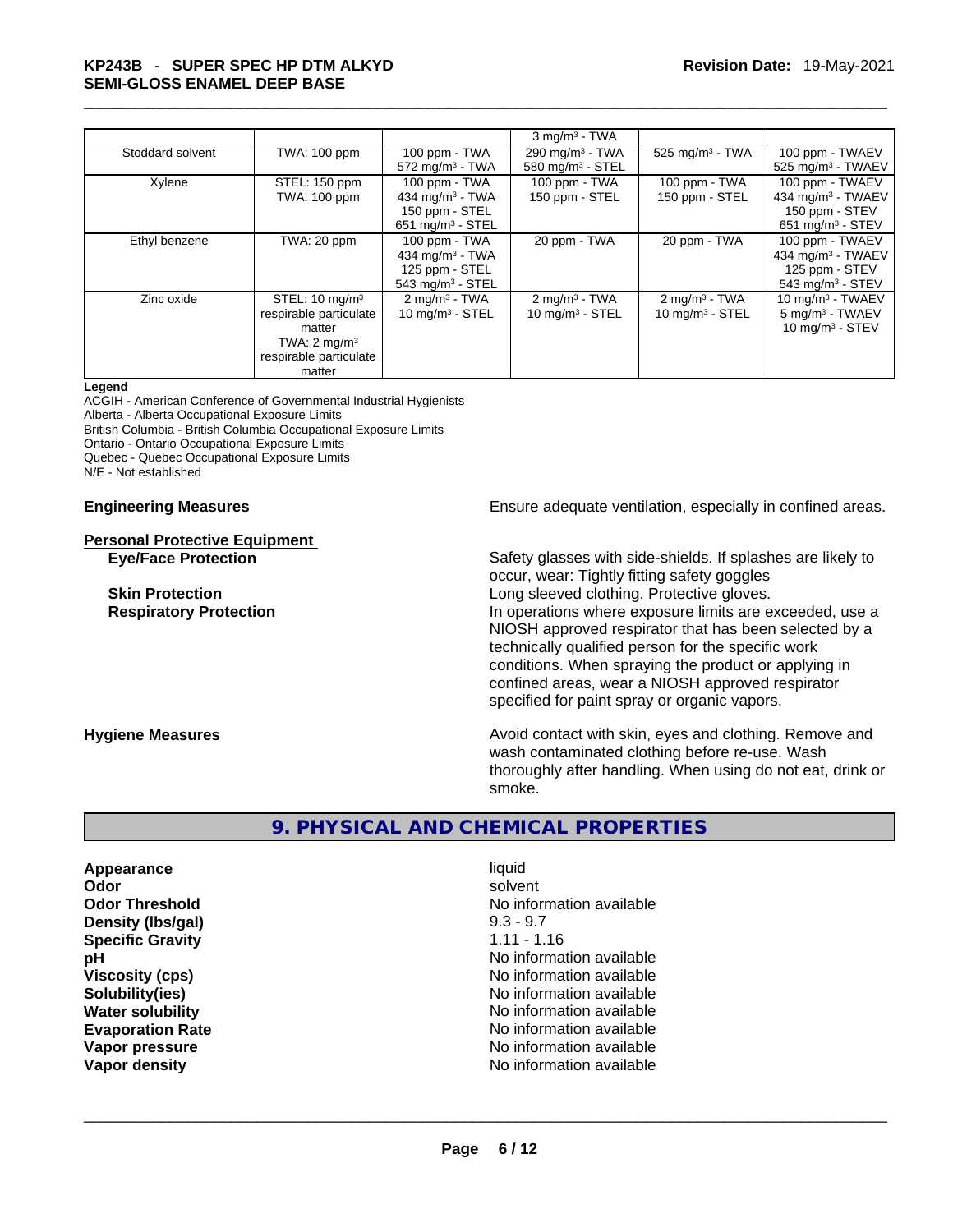## \_\_\_\_\_\_\_\_\_\_\_\_\_\_\_\_\_\_\_\_\_\_\_\_\_\_\_\_\_\_\_\_\_\_\_\_\_\_\_\_\_\_\_\_\_\_\_\_\_\_\_\_\_\_\_\_\_\_\_\_\_\_\_\_\_\_\_\_\_\_\_\_\_\_\_\_\_\_\_\_\_\_\_\_\_\_\_\_\_\_\_\_\_ **KP243B** - **SUPER SPEC HP DTM ALKYD SEMI-GLOSS ENAMEL DEEP BASE**

- **Wt. % Solids** 60 70 **Vol. % Solids** 45 - 55 **Wt. % Volatiles** 30 - 40 **Vol. % Volatiles** 45 - 55 **VOC Regulatory Limit (g/L)** < 400 **Boiling Point (°F)** 279 **Boiling Point (°C)** 137 **Freezing point (°F)**<br> **Freezing Point (°C)**<br> **Freezing Point (°C)**<br> **COVERTY:**<br> **COVERTY:**<br> **No information available Flash point (°F)** 106.0 **Flash Point (°C)** 41 **Method** PMCC **Flammability (solid, gas)** Not applicable **Upper flammability limit:**<br> **Lower flammability limit:**<br>
Not applicable<br>
Not applicable **Lower flammability limit:**<br> **Autoignition Temperature (°F)** Not applicable Not applicable available **Autoignition Temperature (°F) Autoignition Temperature (°C)** No information available **Decomposition Temperature (°F)** No information available **Decomposition Temperature (°C)** No information available **Partition coefficient Contract Contract Contract Contract Contract Contract Contract Contract Contract Contract Contract Contract Contract Contract Contract Contract Contract Contract Contract Contract Contract Contract**
- **Revision Date:** 19-May-2021
- **Freezing Point (°C)** No information available

### **10. STABILITY AND REACTIVITY**

| <b>Reactivity</b>                       | Not Applicable                                                                           |
|-----------------------------------------|------------------------------------------------------------------------------------------|
| <b>Chemical Stability</b>               | Stable under normal conditions. Hazardous polymerisation<br>does not occur.              |
| <b>Conditions to avoid</b>              | Keep away from open flames, hot surfaces, static<br>electricity and sources of ignition. |
| <b>Incompatible Materials</b>           | Incompatible with strong acids and bases and strong<br>oxidizing agents.                 |
| <b>Hazardous Decomposition Products</b> | Thermal decomposition can lead to release of irritating<br>gases and vapors.             |
| Possibility of hazardous reactions      | None under normal conditions of use.                                                     |

**11. TOXICOLOGICAL INFORMATION** 

**Product Information Information on likely routes of exposure**

**Acute Toxicity** 

**Principal Routes of Exposure Exposure** Eye contact, skin contact and inhalation.

**Product Information Repeated or prolonged exposure to organic solvents may** Repeated or prolonged exposure to organic solvents may lead to permanent brain and nervous system damage. Intentional misuse by deliberately concentrating and inhaling vapors may be harmful or fatal.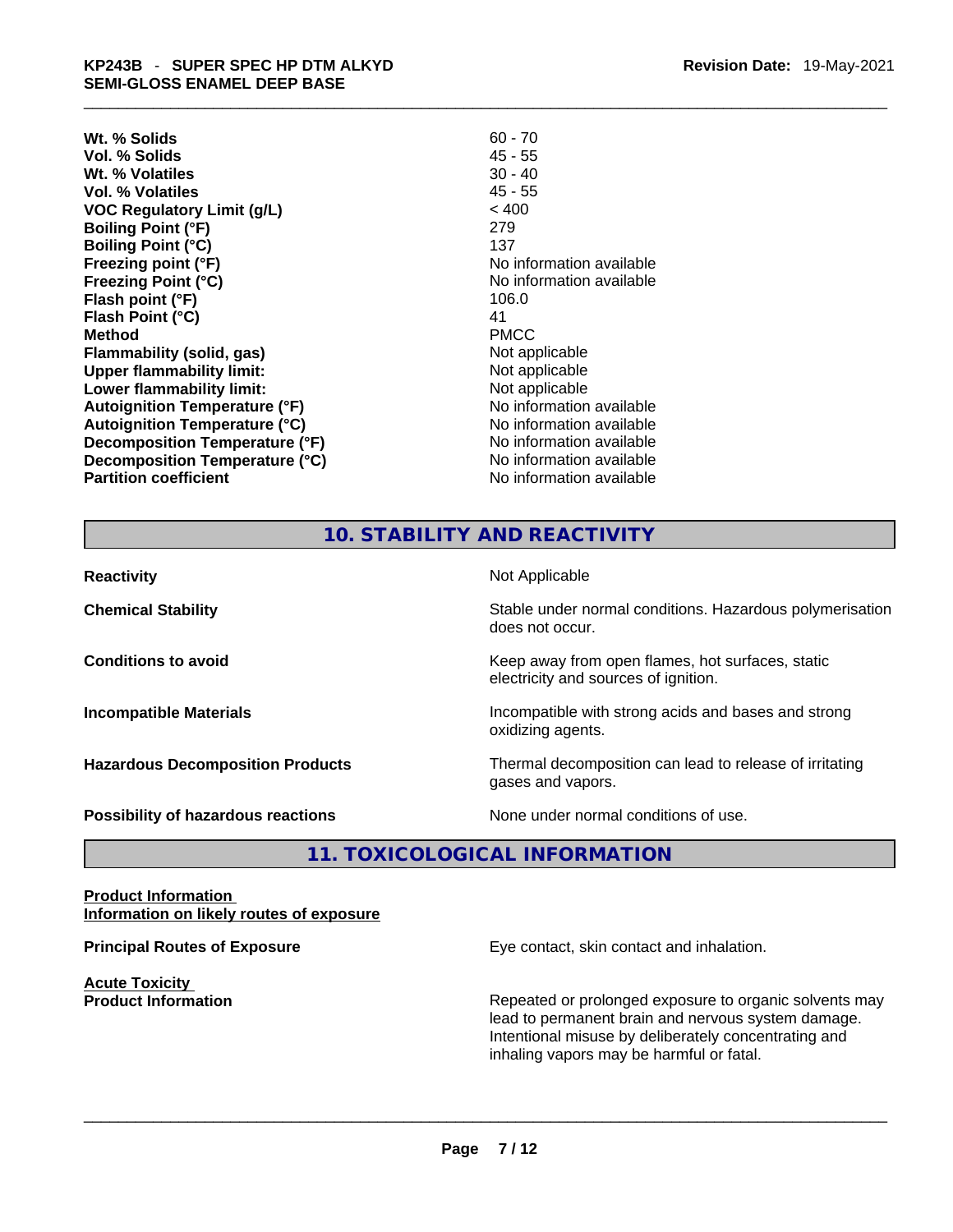#### **Symptoms** related to the physical, chemical and toxicological characteristics

| <b>Symptoms</b>                 | No information available                                                                   |  |  |
|---------------------------------|--------------------------------------------------------------------------------------------|--|--|
|                                 | Delayed and immediate effects as well as chronic effects from short and long-term exposure |  |  |
|                                 |                                                                                            |  |  |
| Eye contact                     | Contact with eyes may cause irritation.                                                    |  |  |
| <b>Skin contact</b>             | May cause skin irritation and/or dermatitis. Prolonged skin                                |  |  |
|                                 | contact may defat the skin and produce dermatitis.                                         |  |  |
| <b>Inhalation</b>               | High vapor / aerosol concentrations are irritating to the                                  |  |  |
|                                 | eyes, nose, throat and lungs and may cause headaches,                                      |  |  |
|                                 | dizziness, drowsiness, unconsciousness, and other central                                  |  |  |
|                                 | nervous system effects.<br>Ingestion may cause irritation to mucous membranes.             |  |  |
| Ingestion                       | Small amounts of this product aspirated into the                                           |  |  |
|                                 | respiratory system during ingestion or vomiting may cause                                  |  |  |
|                                 | mild to severe pulmonary injury, possibly progressing to                                   |  |  |
|                                 | death.                                                                                     |  |  |
| <b>Sensitization</b>            | May cause an allergic skin reaction.                                                       |  |  |
| <b>Neurological Effects</b>     | No information available.                                                                  |  |  |
| <b>Mutagenic Effects</b>        | No information available.                                                                  |  |  |
| <b>Reproductive Effects</b>     | May damage fertility or the unborn child.                                                  |  |  |
| <b>Developmental Effects</b>    | No information available.                                                                  |  |  |
| <b>Target organ effects</b>     | No information available.                                                                  |  |  |
| <b>STOT - single exposure</b>   | May cause disorder and damage to the. Respiratory                                          |  |  |
|                                 | system. Central nervous system.                                                            |  |  |
| <b>STOT - repeated exposure</b> | Causes damage to organs through prolonged or repeated                                      |  |  |
|                                 | exposure. Causes damage to organs through prolonged or                                     |  |  |
|                                 | repeated exposure if inhaled.                                                              |  |  |
| Other adverse effects           | No information available.                                                                  |  |  |
| <b>Aspiration Hazard</b>        | May be harmful if swallowed and enters airways. Small                                      |  |  |
|                                 | amounts of this product aspirated into the respiratory                                     |  |  |
|                                 | system during ingestion or vomiting may cause mild to                                      |  |  |
|                                 | severe pulmonary injury, possibly progressing to death.                                    |  |  |

#### **Numerical measures of toxicity**

**The following values are calculated based on chapter 3.1 of the GHS document**

| ATEmix (oral)                 | 20254 mg/kg  |
|-------------------------------|--------------|
| ATEmix (dermal)               | 8827 mg/kg   |
| ATEmix (inhalation-dust/mist) | 116.6 $mq/L$ |

#### **Component Information**

| Chemical name                                               | Oral LD50             | Dermal LD50             | Inhalation LC50                      |
|-------------------------------------------------------------|-----------------------|-------------------------|--------------------------------------|
| Hydrotreated heavy naphtha,<br>petroleum<br>64742-48-9      | $>6000$ mg/kg (Rat)   | $>$ 3160 mg/kg (Rabbit) | $> 8500$ mg/m <sup>3</sup> (Rat) 4 h |
| Distillates, petroleum, hydrotreated<br>light<br>64742-47-8 | $>$ 5000 mg/kg (Rat)  | $>$ 2000 mg/kg (Rabbit) | $> 5.2$ mg/L (Rat) 4 h               |
| Titanium dioxide<br>13463-67-7                              | $> 10000$ mg/kg (Rat) |                         |                                      |
| Zinc phosphate                                              | $> 5000$ mg/kg (Rat)  |                         |                                      |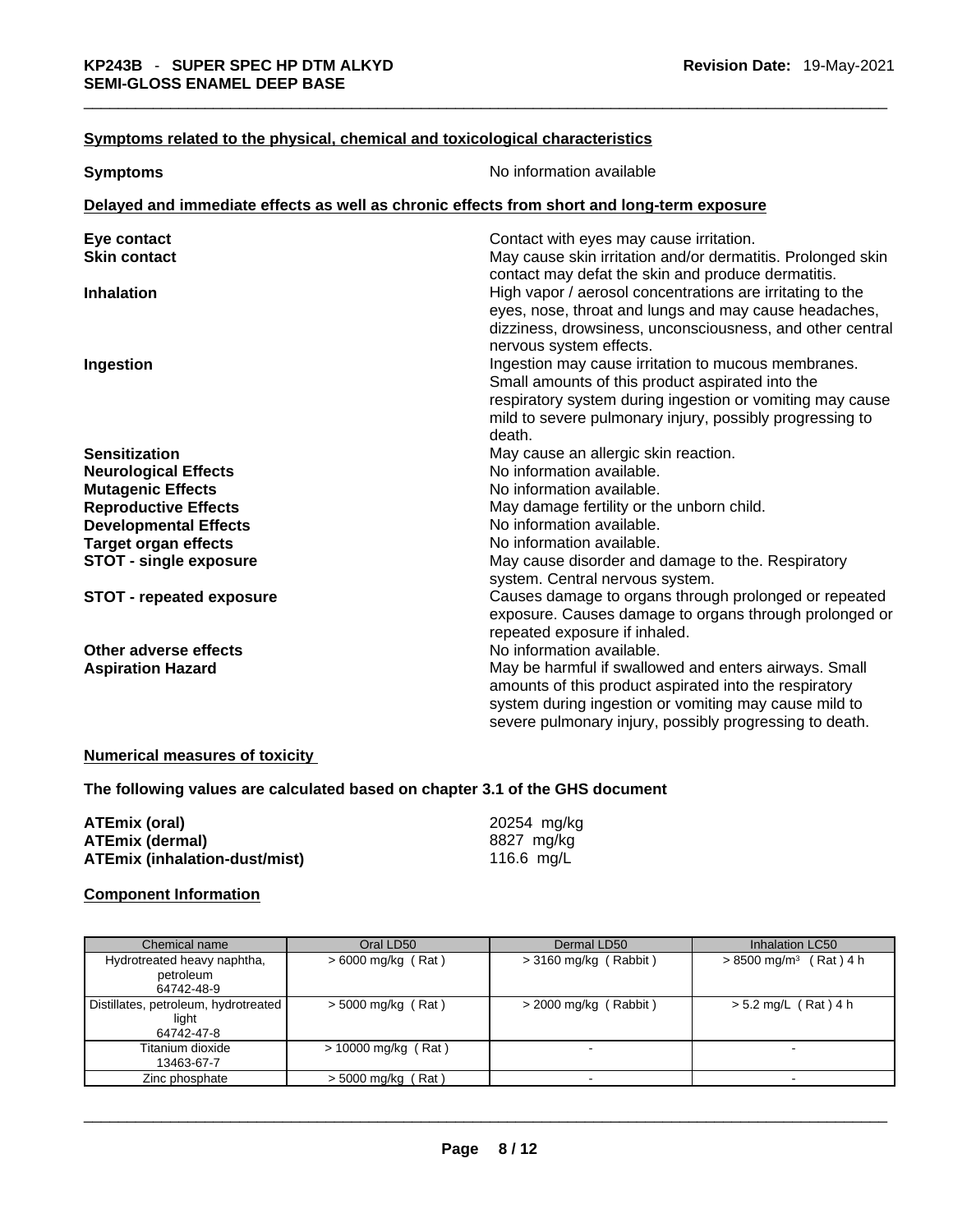| 7779-90-0                                |                      |                            |                          |
|------------------------------------------|----------------------|----------------------------|--------------------------|
| Xylene<br>1330-20-7                      | $=$ 3500 mg/kg (Rat) | $>$ 4350 mg/kg (Rabbit)    | $= 29.08$ mg/L (Rat) 4 h |
| Ethyl benzene<br>$100 - 41 - 4$          | $=$ 3500 mg/kg (Rat) | $= 15400$ mg/kg (Rabbit)   | $= 17.4$ mg/L (Rat) 4 h  |
| Methyl ethyl ketoxime<br>96-29-7         | $= 930$ mg/kg (Rat)  | 1000 - 1800 mg/kg (Rabbit) | $> 4.83$ mg/L (Rat) 4 h  |
| Cobalt bis(2-ethylhexanoate)<br>136-52-7 | ۰                    | $> 5000$ mg/kg (Rabbit)    | $> 10$ mg/L (Rat) 1 h    |
| Zinc oxide<br>1314-13-2                  | $>$ 5000 mg/kg (Rat) |                            |                          |

#### **Chronic Toxicity**

#### **Carcinogenicity**

*The information below indicates whether each agency has listed any ingredient as a carcinogen:.* 

| <b>Chemical name</b>         | <b>IARC</b>                    | <b>NTP</b>                   |
|------------------------------|--------------------------------|------------------------------|
|                              | 2B - Possible Human Carcinogen |                              |
| Titanium dioxide             |                                |                              |
|                              | 2B - Possible Human Carcinogen |                              |
| l Ethvl benzene              |                                |                              |
|                              | 2B - Possible Human Carcinogen | Reasonably Anticipated Human |
| Cobalt bis(2-ethylhexanoate) |                                | Carcinogen                   |

• Although IARC has classified titanium dioxide as possibly carcinogenic to humans (2B), their summary concludes: "No significant exposure to titanium dioxide is thought to occur during the use of products in which titanium dioxide is bound to other materials, such as paint."

• Cobalt and cobalt compounds are listed as possible human carcinogens by IARC (2B). However, there is inadequate evidence of the carcinogenicity of cobalt and cobalt compounds in humans.

#### **Legend**

IARC - International Agency for Research on Cancer NTP - National Toxicity Program OSHA - Occupational Safety & Health Administration

**12. ECOLOGICAL INFORMATION** 

#### **Ecotoxicity Effects**

The environmental impact of this product has not been fully investigated.

#### **Product Information**

#### **Acute Toxicity to Fish**

No information available

#### **Acute Toxicity to Aquatic Invertebrates**

No information available

#### **Acute Toxicity to Aquatic Plants**

# No information available \_\_\_\_\_\_\_\_\_\_\_\_\_\_\_\_\_\_\_\_\_\_\_\_\_\_\_\_\_\_\_\_\_\_\_\_\_\_\_\_\_\_\_\_\_\_\_\_\_\_\_\_\_\_\_\_\_\_\_\_\_\_\_\_\_\_\_\_\_\_\_\_\_\_\_\_\_\_\_\_\_\_\_\_\_\_\_\_\_\_\_\_\_ **Persistence / Degradability**

No information available.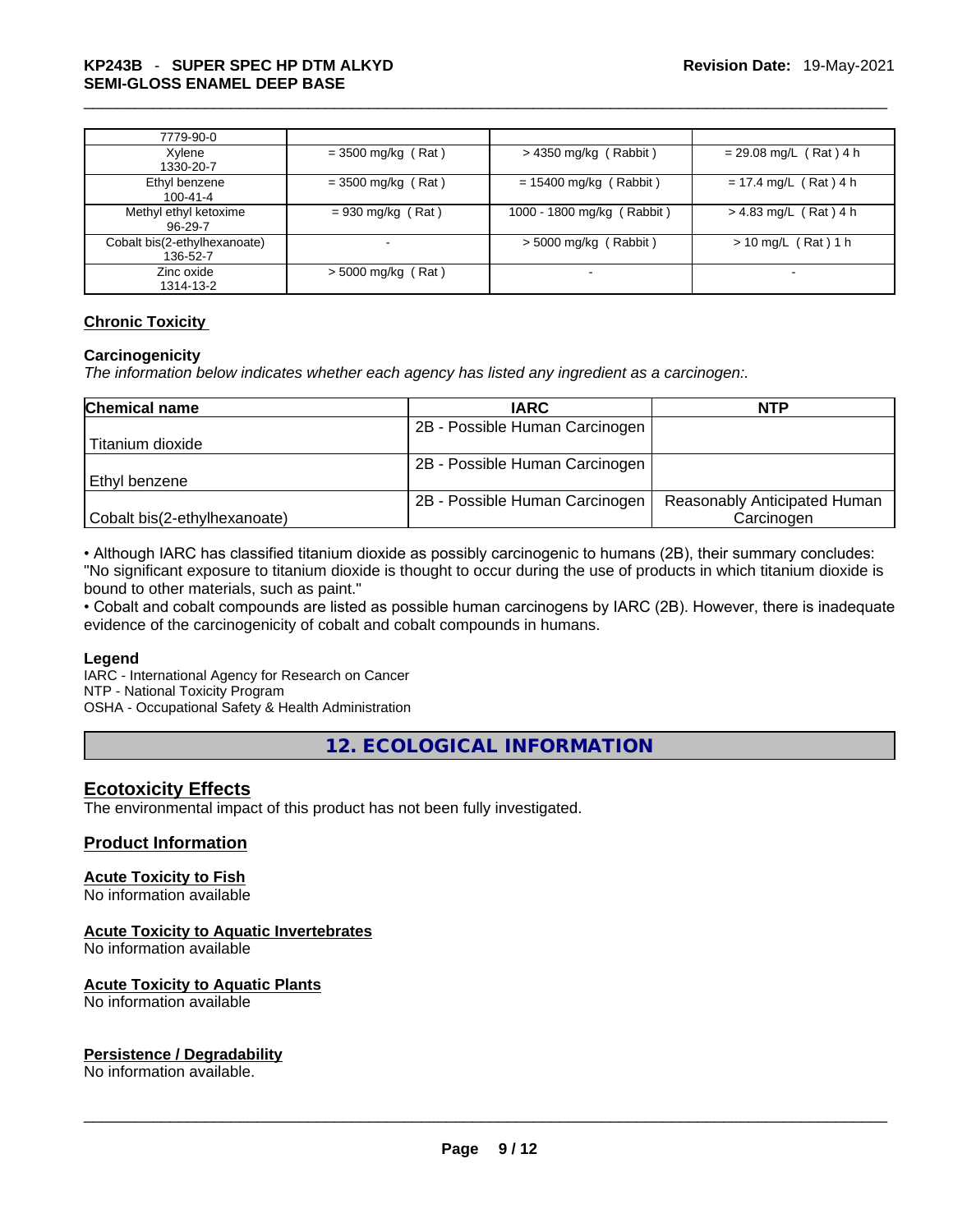#### **Bioaccumulation**

There is no data for this product.

#### **Mobility in Environmental Media**

No information available.

#### **Ozone**

No information available

#### **Component Information**

#### **Acute Toxicity to Fish**

Titanium dioxide  $LC50:$  > 1000 mg/L (Fathead Minnow - 96 hr.) Xylene LC50: 13.5 mg/L (Rainbow Trout - 96 hr.) Ethyl benzene LC50: 12.1 mg/L (Fathead Minnow - 96 hr.) Methyl ethyl ketoxime LC50: 48 mg/L (Bluegill sunfish - 96 hr.)

#### **Acute Toxicity to Aquatic Invertebrates**

Ethyl benzene EC50: 1.8 mg/L (Daphnia magna - 48 hr.) Methyl ethyl ketoxime EC50: 750 mg/L (Daphnia magna - 48 hr.)

#### **Acute Toxicity to Aquatic Plants**

Ethyl benzene EC50: 4.6 mg/L (Green algae (Scenedesmus subspicatus), 72 hrs.)

|                                | 13. DISPOSAL CONSIDERATIONS                                                                                                                                                                                                           |
|--------------------------------|---------------------------------------------------------------------------------------------------------------------------------------------------------------------------------------------------------------------------------------|
| <b>Waste Disposal Method</b>   | Dispose of in accordance with federal, state, provincial, and local regulations.<br>Local requirements may vary, consult your sanitation department or<br>state-designated environmental protection agency for more disposal options. |
| <b>Empty Container Warning</b> | Emptied containers may retain product residue. Follow label warnings even after<br>container is emptied. Residual vapors may explode on ignition.                                                                                     |

#### **14. TRANSPORT INFORMATION**

**TDG**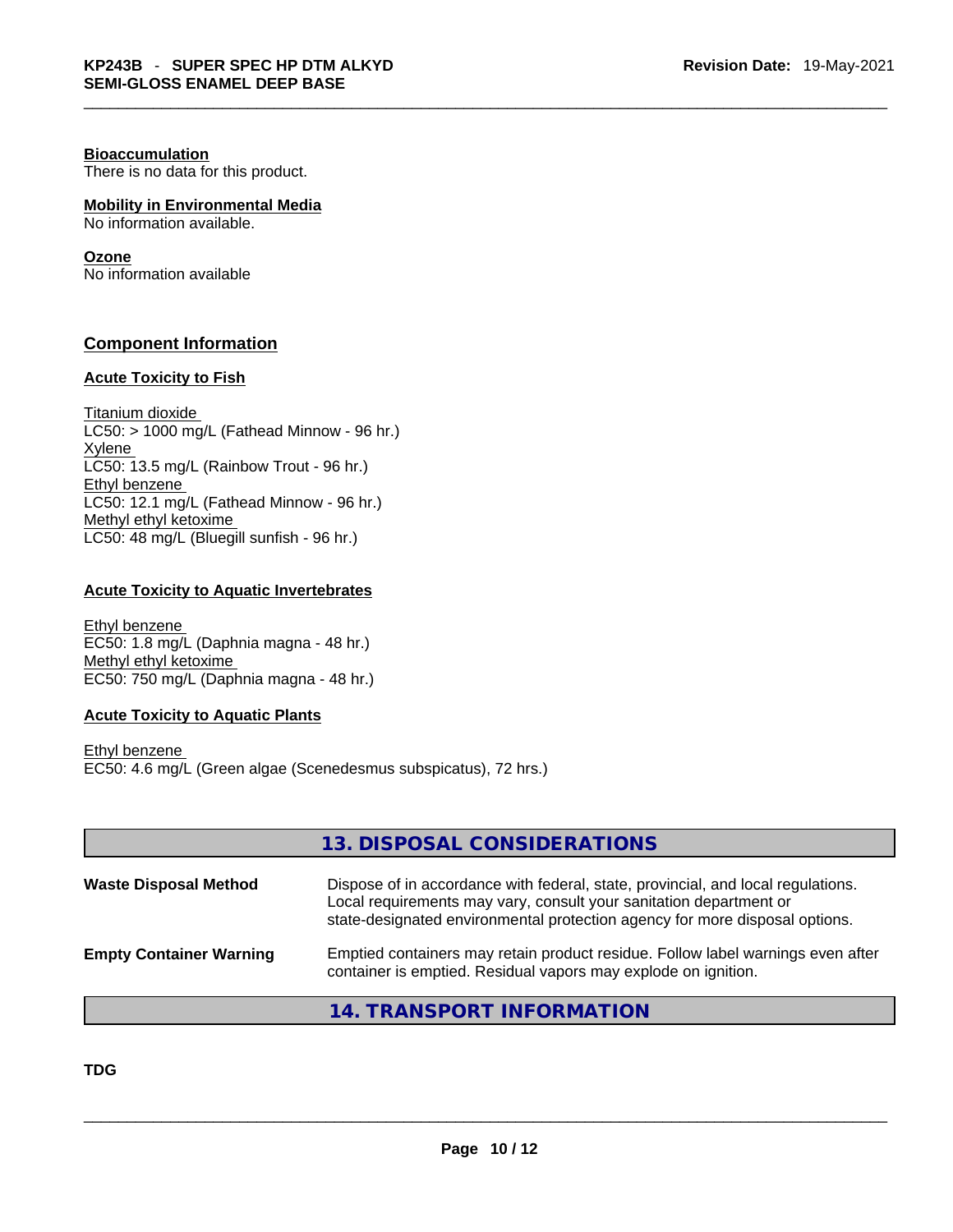| <b>Proper Shipping Name</b><br><b>Hazard class</b> | <b>PAINT</b><br>З     |
|----------------------------------------------------|-----------------------|
| UN-No.                                             | UN1263                |
| <b>Packing Group</b>                               | Ш                     |
| <b>Description</b>                                 | UN1263. PAINT, 3. III |

In Canada, Class 3 flammable liquids may be reclassified as non-regulated for domestic ground transportation if they meet the requirements of TDG General Exemption SOR/2008-34.

| ICAO / IATA | Contact the preparer for further information. |  |
|-------------|-----------------------------------------------|--|
|-------------|-----------------------------------------------|--|

**IMDG / IMO Contact the preparer for further information.** 

# **15. REGULATORY INFORMATION**

#### **International Inventories**

| <b>TSCA: United States</b> | Yes - All components are listed or exempt. |
|----------------------------|--------------------------------------------|
| <b>DSL: Canada</b>         | Yes - All components are listed or exempt. |

#### **National Pollutant Release Inventory (NPRI)**

#### **NPRI Parts 1- 4**

This product contains the following Parts 1-4 NPRI chemicals:

| <b>Chemical name</b> | CAS No.   | Weight-%    | <b>NPRI Parts 1-4</b> |  |
|----------------------|-----------|-------------|-----------------------|--|
| Xvlene               | 1330-20-7 | 5%          | Listed                |  |
| Ethyl benzene        | 100-41-4  | 0.25 - 0.5% | ∟isted                |  |

#### **NPRI Part 5**

This product contains the following NPRI Part 5 Chemicals:

| <b>Chemical name</b>                 | CAS No.    | Weight-%    | <b>NPRI Part 5</b> |  |
|--------------------------------------|------------|-------------|--------------------|--|
| Hydrotreated heavy naphtha,          | 64742-48-9 | $10 - 30\%$ | Listed             |  |
| petroleum                            |            |             |                    |  |
| Distillates, petroleum, hydrotreated | 64742-47-8 | $5 - 10%$   | Listed             |  |
| light                                |            |             |                    |  |
| Stoddard solvent                     | 8052-41-3  | - 5%        | Listed             |  |
| Xvlene                               | 1330-20-7  | - 5%        | Listed             |  |
|                                      |            |             |                    |  |

#### **WHMIS Regulatory Status**

This product has been classified in accordance with the hazard criteria of the Hazardous Products Regulations (HPR) and the SDS contains all the information required by the HPR.

#### **16. OTHER INFORMATION**